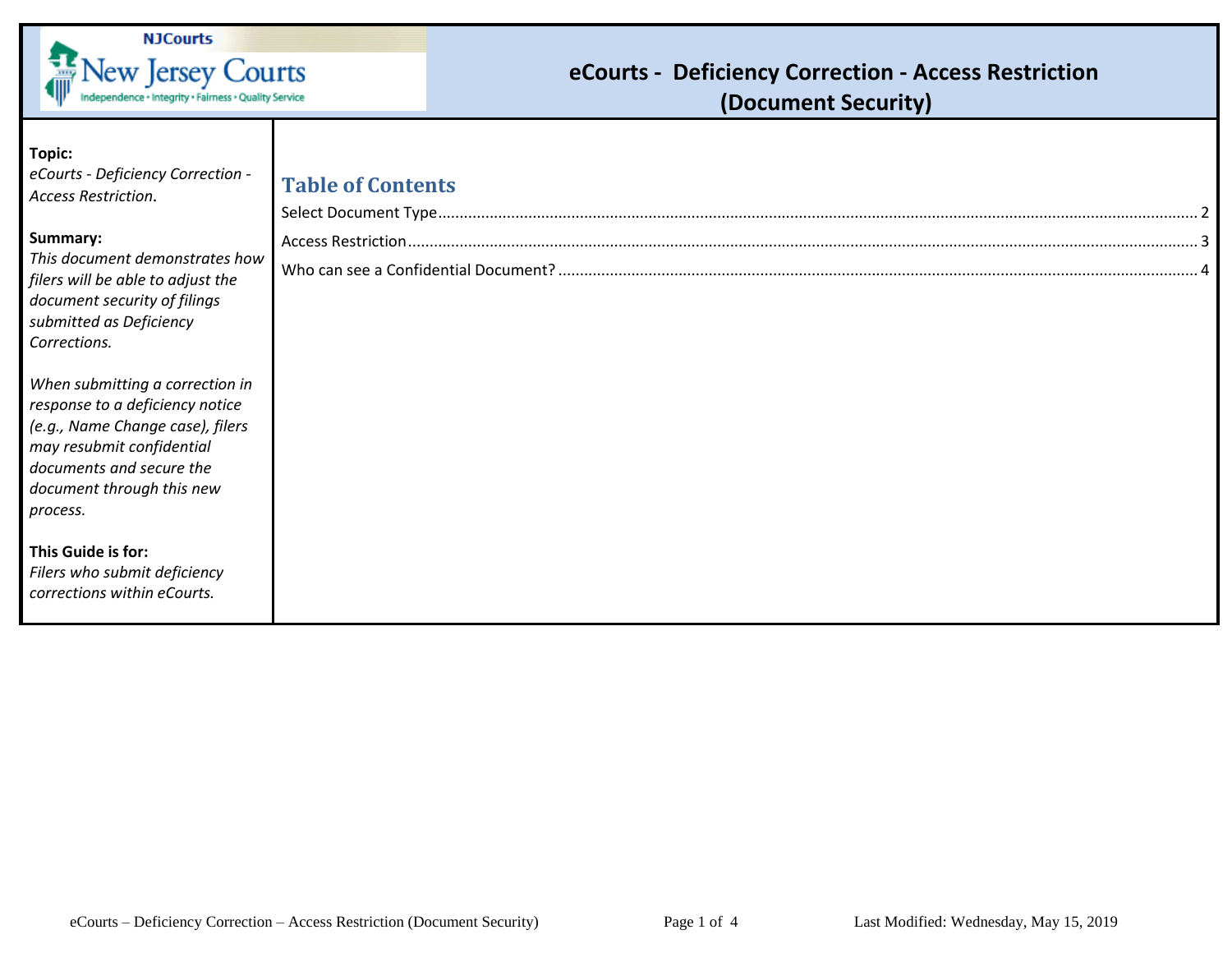

## **eCourts - Deficiency Correction - Access Restriction**

**(Document Security)** 

<span id="page-1-0"></span>

| <b>Select Document Type</b>                                                                                     |                                                                                                                                                                          |                                                                                                                                                          |                                                                                                                                                |                         |
|-----------------------------------------------------------------------------------------------------------------|--------------------------------------------------------------------------------------------------------------------------------------------------------------------------|----------------------------------------------------------------------------------------------------------------------------------------------------------|------------------------------------------------------------------------------------------------------------------------------------------------|-------------------------|
|                                                                                                                 |                                                                                                                                                                          |                                                                                                                                                          |                                                                                                                                                |                         |
| When submitting a Deficiency<br>Correction filing, filers will now<br>have the ability to set the               | Select Document Type<br>Back                                                                                                                                             |                                                                                                                                                          |                                                                                                                                                |                         |
| document security level for their<br>attachments.                                                               | Case Details   Case Number: ATL-L-000005-19<br>Case Caption: EVANS, ESQ JEFF VS JONES, ESQ BILL                                                                          |                                                                                                                                                          |                                                                                                                                                | <b>View Case Jacket</b> |
| 1. Select Filing Type<br>'Miscellaneous Documents.'<br>2. Select Filing Description<br>'Deficiency Correction.' | Court Type: Civil Part<br>Case Type: PROFESSIONAL MALPRACTICE<br>Case Track: 3<br># of Discovery Days: 450<br>Original Discovery End Date:<br>Original Arbitration Date: | Venue: ATLANTIC<br>Case Status: ACTIVE<br>Judge: SAVIO, JAMES, P<br>Age of Case: 00 YR 03 MO<br>Current Discovery End Date:<br>Current Arbitration Date: | Case Initiation Date: 01/07/2019<br>Jury Demand: NONE<br>Team: 2<br>Consolidated Case: N<br># of DED Extensions: 0<br># of Arb Adjournments: 0 |                         |
|                                                                                                                 | Original Trial Date:<br>Case Disposition: OPEN<br><b>Select Filing Type:</b>                                                                                             | <b>Current Trial Date:</b><br>Disposition Date:                                                                                                          | # of Trial Date Adjournments: 0<br>Statewide Lien:                                                                                             |                         |
|                                                                                                                 | "Select Filing Type: MISCELLANEOUS DOCUMENTS V                                                                                                                           | *Select Filing Description: DEFICIENCY CORRECTION<br>2.                                                                                                  |                                                                                                                                                | ◡<br>Back<br>Continue   |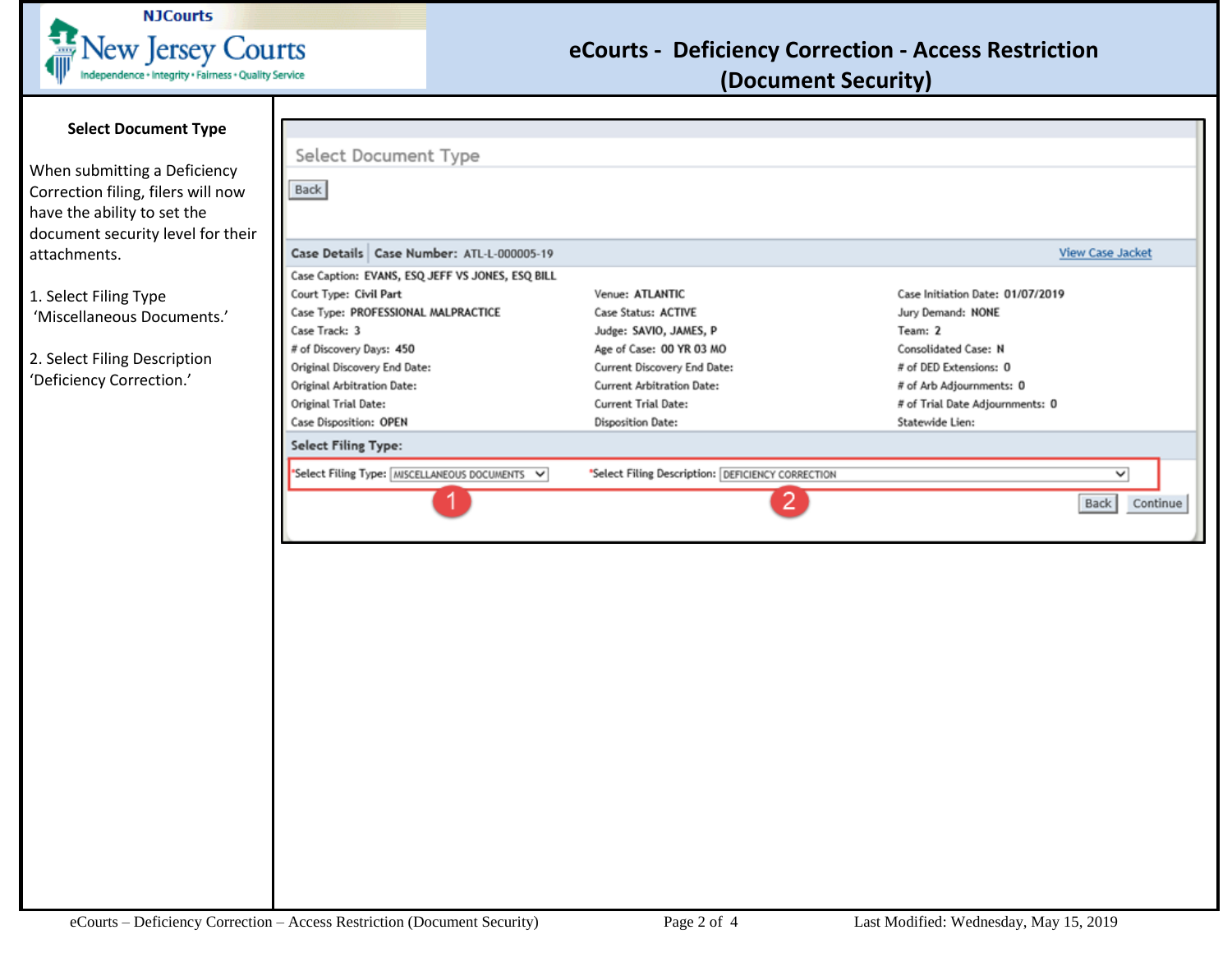

## **eCourts - Deficiency Correction - Access Restriction (Document Security)**

<span id="page-2-0"></span>

| <b>Access Restriction</b>                                    |                                  | Case Details Case Number: ATL-L-000005-19                                                                                                                 |                                  |                               |                                  | <b>View Case Jacket</b>         |  |  |
|--------------------------------------------------------------|----------------------------------|-----------------------------------------------------------------------------------------------------------------------------------------------------------|----------------------------------|-------------------------------|----------------------------------|---------------------------------|--|--|
|                                                              |                                  | Case Caption: EVANS, ESQ JEFF VS JONES, ESQ BILL                                                                                                          |                                  |                               |                                  |                                 |  |  |
| By default, all filings will originally                      |                                  | Court Type: Civil Part                                                                                                                                    | Venue: ATLANTIC                  |                               | Case Initiation Date: 01/07/2019 |                                 |  |  |
| be designated as Public records,                             |                                  | Case Type: PROFESSIONAL MALPRACTICE                                                                                                                       | Case Status: ACTIVE              |                               | Jury Demand: NONE                |                                 |  |  |
|                                                              |                                  | Case Track: 3                                                                                                                                             | Judge: SAVIO, JAMES, P           |                               | Team: 2                          |                                 |  |  |
| but if necessary, attorneys can                              |                                  | # of Discovery Days: 450                                                                                                                                  | Age of Case: 00 YR 03 MO         |                               | Consolidated Case: N             |                                 |  |  |
| increase that restriction and                                |                                  | Original Discovery End Date:                                                                                                                              |                                  | Current Discovery End Date:   |                                  | # of DED Extensions: 0          |  |  |
| submit the records as                                        |                                  | Original Arbitration Date:                                                                                                                                | <b>Current Arbitration Date:</b> |                               |                                  | # of Arb Adjournments: 0        |  |  |
| Confidential.                                                |                                  | Original Trial Date:                                                                                                                                      | Current Trial Date:              |                               |                                  | # of Trial Date Adjournments: 0 |  |  |
|                                                              |                                  | Case Disposition: OPEN                                                                                                                                    | Disposition Date:                |                               | Statewide Lien:                  |                                 |  |  |
| 1. In the Access Restriction                                 | Filer(s)                         |                                                                                                                                                           |                                  |                               |                                  |                                 |  |  |
| column, click on the drop down<br>and select "Confidential". |                                  | EVANS, ESQ, JEFF ATTORNEY                                                                                                                                 |                                  |                               |                                  |                                 |  |  |
|                                                              |                                  | Adversary(s)                                                                                                                                              |                                  |                               |                                  |                                 |  |  |
|                                                              |                                  | JONES, ESQ, BILL ATTORNEY                                                                                                                                 |                                  |                               |                                  |                                 |  |  |
|                                                              | <b>Upload Required Documents</b> |                                                                                                                                                           |                                  |                               |                                  |                                 |  |  |
|                                                              |                                  | To upload documents please accept the following:                                                                                                          |                                  |                               |                                  |                                 |  |  |
|                                                              |                                  | √ I certify that I have redacted all confidential personal identifiers from all documents included in this electronic submission pursuant to Rule 1:38-7. |                                  |                               |                                  |                                 |  |  |
|                                                              |                                  | <b>Document Name</b>                                                                                                                                      | <b>Document Description</b>      | ctions                        |                                  | <b>File Name</b>                |  |  |
|                                                              |                                  | DEFICIENCY CORRECTION                                                                                                                                     | DEFICIENCY CORRECTION            | CONFIDENTIAL<br><b>PUBLIC</b> | l٦.                              | Browse                          |  |  |
|                                                              | ⊖                                |                                                                                                                                                           |                                  | 1                             |                                  |                                 |  |  |
|                                                              |                                  |                                                                                                                                                           |                                  |                               |                                  |                                 |  |  |
|                                                              |                                  |                                                                                                                                                           |                                  |                               |                                  | <b>Back</b><br>Submit           |  |  |
|                                                              |                                  |                                                                                                                                                           |                                  |                               |                                  |                                 |  |  |
|                                                              |                                  |                                                                                                                                                           |                                  |                               |                                  |                                 |  |  |
|                                                              |                                  |                                                                                                                                                           |                                  |                               |                                  |                                 |  |  |
|                                                              |                                  |                                                                                                                                                           |                                  |                               |                                  |                                 |  |  |
|                                                              |                                  |                                                                                                                                                           |                                  |                               |                                  |                                 |  |  |
|                                                              |                                  |                                                                                                                                                           |                                  |                               |                                  |                                 |  |  |
|                                                              |                                  |                                                                                                                                                           |                                  |                               |                                  |                                 |  |  |
|                                                              |                                  |                                                                                                                                                           |                                  |                               |                                  |                                 |  |  |
|                                                              |                                  |                                                                                                                                                           |                                  |                               |                                  |                                 |  |  |
|                                                              |                                  |                                                                                                                                                           |                                  |                               |                                  |                                 |  |  |
|                                                              |                                  |                                                                                                                                                           |                                  |                               |                                  |                                 |  |  |
|                                                              |                                  |                                                                                                                                                           |                                  |                               |                                  |                                 |  |  |
|                                                              |                                  |                                                                                                                                                           |                                  |                               |                                  |                                 |  |  |